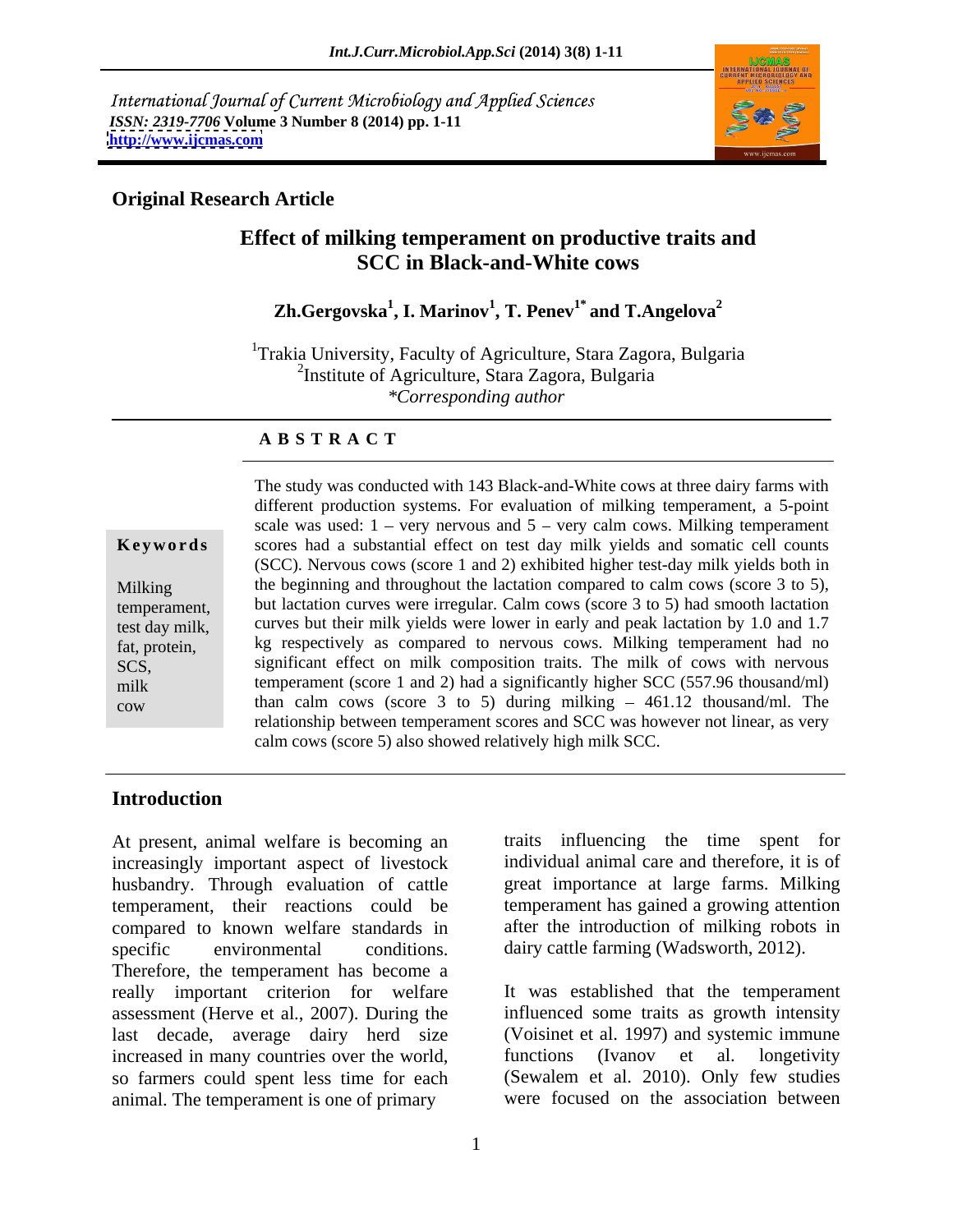Wadsworth (2012) believes that apart the classical traits determining the fitness of dairy cows – calving interval, longetivity, information for each cow from parlour resistance to lameness and mastitis, the workers. This way, we reduced to a milking temperament could be an additional minimum the evaluation of a given selection trait that should be included in behaviour on a basis of a temporary programmes aimed at improvement of fitness of cows and their welfare.

The study included 143 Black-and-White mervous temperament including animals cows from three dairy cattle farms reared in with scores 1 and 2, and cows with calm cows from three dairy cattle farms, reared in different production systems: free stall barn with milking parlour at one of farms, and tie stall barns with central milk duct at the other

Data for milk yields, milk composition and<br>somatic cell counts were obtained from test and SCC: somatic cell counts were obtained from test day records of herds. Data referring to lactations between 2011 - 2013 were<br>retained. All milked cows from  $I<sup>st</sup>$  to  $VII<sup>th</sup>$ retained. All milked cows from  $I^{st}$  to  $VI^{th}$  +  $e_{ijklmn}$ lactation in the three herds were included.<br>Lactations with duration of at least 240 days where: Lactations with duration of at least 240 days were used, and for longer lactation periods only data for the first 305 days were taken. The total number of test days was 1383.

To determine the effect of the lactation number, lactations were divided into three classes, namely  $I^{st}$  (40 cows),  $II^{nd}$  (28 cows)<br>and  $III^{rd}$  and higher (75 cows).

To evaluate the effects of calving season, the period,<br>four seasons comprises the following factors. four seasons comprises the following periods: spring  $-$  from March to May, summer  $-$  from June to August, autumn  $-$  **Results and Discussion** from September to November and winter

production traits and milking temperament, Milking temperament was evaluated once most of them demonstrated a weak during the lactation on all currently milked relationship (Fuerst, 2006, Sewalem et al. cows. Primiparous heifers until the 30<sup>th</sup> postpartum day were not included, as they cows. Primiparous heifers until the  $30<sup>th</sup>$ th postpartum day were not included, as they needed more time for adaptation to milking. The evaluation was done by the authors during milking, obtaining additional condition of animals.

**Materials and Methods the milking temperament scores were** two. The following model was used for For better assessment of some relationships, grouped in two classes, namely cows with nervous temperament including animals with scores 1 and 2, and cows with calm temperament  $-$  those with scores 3, 4, and 5. The statistical processing of data was done with the STATISTICA 6 software package. evaluation of the effect of milking temperament on test day production traits and SCC:

> the  $\mathbf{r}$  +  $\mathbf{e}_{\text{intra}}$  $Y_{ijklmn} = \mu + F_i + L_i + G_k + S_l + T_m^* + PL_n$  $+ e_{ijklmn}$

where:

and III<sup>-rd</sup> and higher (75 cows). temperament score (between 1 and 5 or in **Y**<sub>iiklmn</sub> is the dependent variable (test day milk yield, milk fat percentage, milk protein percentage and SCC);  $\mu$  is the population mean;  $\mathbf{F}_i$  is the herd effect,  $\mathbf{L}_j$  is the effect of is the effect of lactation number,  $G_k$  is the calving year effect,  $S_l$  is the calving season,  $T_m^*$  is two classes),  $PL_n$  is the effect of lactation period, and **eijklmn** is the effect of random factors.

# **Results and Discussion**

from December to February. To evaluate more precisely the effects and relationships between the different factors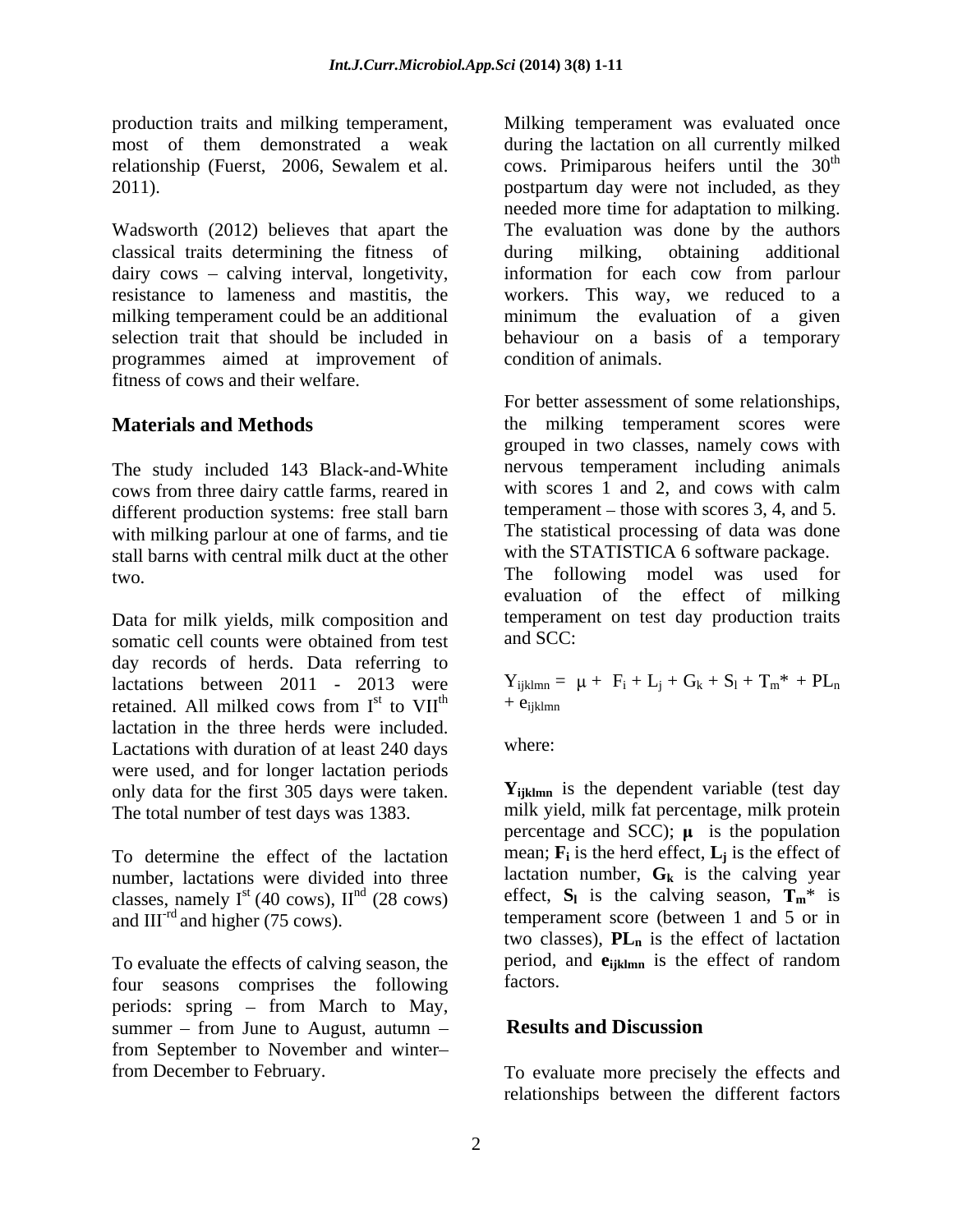and traits, the study encompassed all traits production traits and milk SCC on test days. controlled on test days. Table 1 presents mean values of test day productive traits and the farm, lactation number, calving year and milk SCC at each farm. The differences lactation period had a statistically significant between farms were statistically significant effect on test day milk yields (P<0.001). for all traits studied. Milking temperament scores were also with

The highest daily milk yield was established (P<0.05). at Farm  $1 - 21.72$  kg, and it was content was detected at Farm  $2 - 2.99\%$ , as content. Also, the calving season, predetermine the lower values of milk Lindmark-Månsson et al. (2006), high milk milk protein and worse organoleptic quality

The highest mean milking temperament score was assigned on cows at Farm 3, and the lowest – at Farm 1, but the differences The analysis of the influence of studied were not significant. Although small, the factors on production traits and test day SCC differences between score indicated fewer showed that milking temperament scores cows with milking problems at Farm 3 had a statistically significant effect on all of compared to the other farms. Pedersen et al. (2008) outlined that lowering milking

Table 2 presents the analysis of variance of temperament scores (from 1 to 5) on

The results from the analysis indicated that a substantial effect on test day yields  $(P<0.05)$ .

considerably higher that average yields at With regard to milk composition traits -fat the other two farms which were almost and protein percentages, there are few equal – 14.20 and 14.29 kg. At that farm, studies investigating the effect of milking milk content parameters and SCC were temperament. The farm and calving year relatively good. The lowest milk protein influenced strongly (*P<0.001*) milk fat well as highest milk SCC – 676.54 temperament score and lactation period had thousand/ml. Most probably, SCC could a significant effect (P<0.05). Test day milk composition parameters at the farm. considerably only by the farm (P<0.001) and According to Ma et al. (2000) and the lactation period (P<0.01), Table 2. SCC were associated with lower milk fat, statistically significant effect on milk of milk. substantially by all factors included in the content. Also, the calving season, protein percentage was influenced Milking temperament score had no protein. Test day SCC was influenced model (P<0.001 and P<0.01) except for lactation period.

them (P<0.05) except for milk protein.

temperament score of all cows at a farm Table 3 presents LS-means for production with 70 cows by one unit meant 5 min per traits and test day SCC depending on day additional work.<br>
The effect of milking temperament, in both<br>
The effect of milking temperament, in both<br>
The effect of milking temperament, in both<br>
With very nervous temperament (score 1) – variants was evaluated with respect to test 19.34 kg followed by nervous cows (score day traits: milk yield, milk fat percentage, 2) 18.83 kg. The milk yields of calm and milk protein percentage and milk somatic very calm cows (scores 4 and 5) were by cell counts (SCC). 1.24 and 1.89 kg lower than values of studied factors, including milking cows with score 3 – 16.97 kg. The behaviour milking temperament scores. The highest average milk yield was established by cows with very nervous temperament (score  $1$ ) – nervous and very nervous animals. The lowest test day milk yield was detected in reactions in cows with this score consisted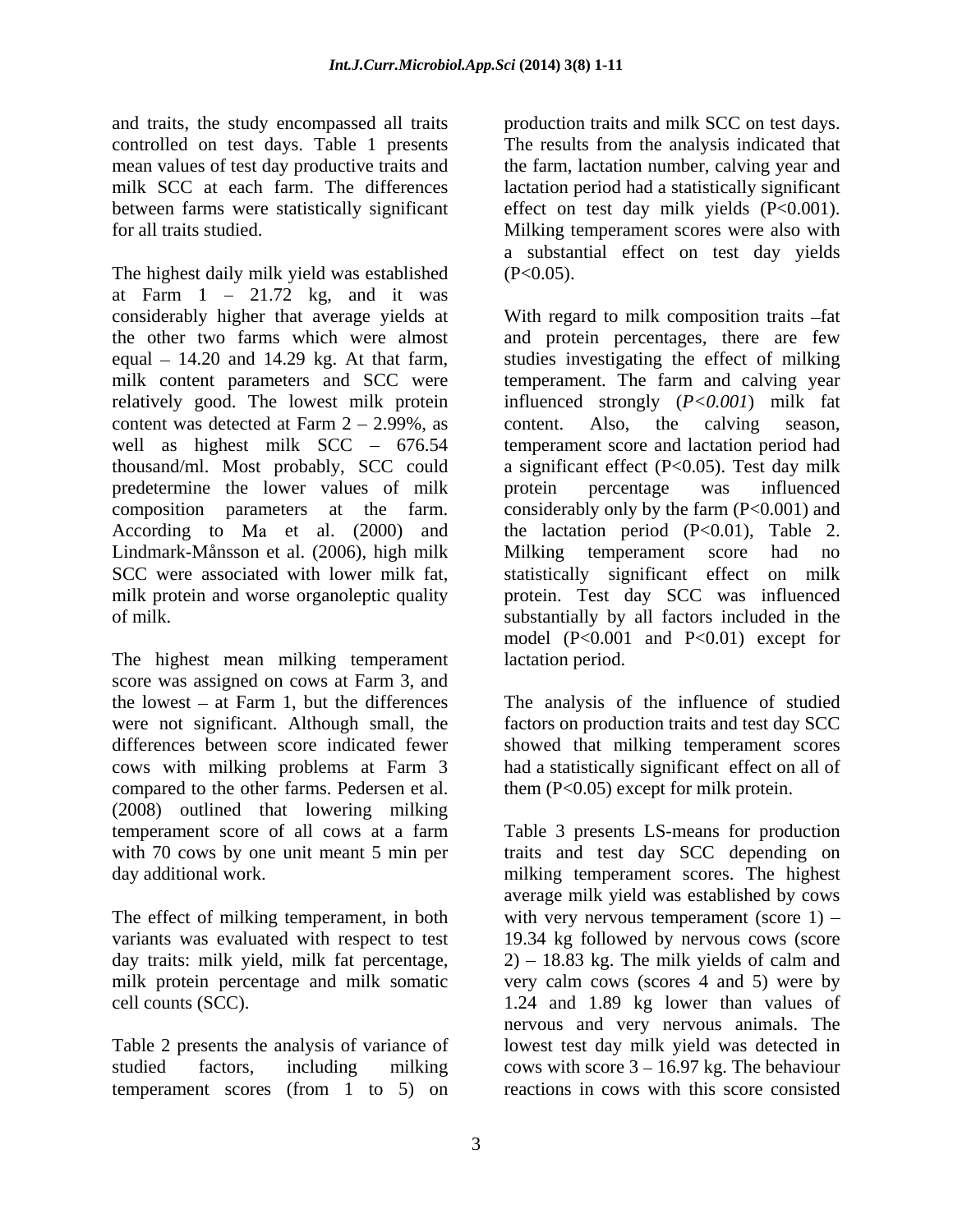mainly in shifting from foot to foot, moving Although the lack of a statistically in the bed, shivering and withdrawal during significant effect, Table 3 presents the LS handling. These reactions are determined by means for milk protein percentage several authors as fearfulness, not depending on milking temperament score. aggression, unlike lifting feet, kicking and As with milk fat percentage, there was no attempts for bringing down the milking clear tendency associating milk protein and machine, observed in cows with score 1 and milking temperament. It could be affirmed 2. Shifting from foot to foot, "dancing" during milking is related rather to fear, moderate, stable content - 3.23%, less increased heart rate and higher milk cortisol variations and smaller error in comparison concentrations while kicking during with cows with other scores, especially preparation and milking was not provoked by nervousness or anxiety i.e. it is not nervous temperament) demonstrated a exhibited by frightened cows (Rushen et al., a significant difference in average test day 2001, Wenzel et al., 2003, Rousing et al., a milk protein percentages: 3.16 and 3.27%, 2004). This could be the reason for the respe observed lowest test day milk yields in cows

The results from studies on the relationship between milking temperament and milk (Table 3). Calm cows with score 3 and 4 had yield of dairy cows are contradictory. For significantly lower SCC values – 382.79 and instance, Orban et al. (2011) did not 406.95 thousand/ml. Very calm cows (score establish statistically significant differences 5) were an exception as SCC in their milk in daily milk yields of cows with different was relatively high 524.13 thousand/ml. temperament type. Praxedes et al. (2011) This indicated that no linear relationship observed a close relationship between between milking temperament and milk temperament and milk yield, namely cows with intricate, nervous temperament had the highest milk yields 6546.67 kg whereas Studies in Canadian Holstein population those with calm temperament – low milk indicated that the correlation coefficient yields 3406.45 kg. The authors attribute between milking temperament and milk the cause for keeping bad-tempered animals in the herds to their good productivity. that sires with very calm daughters also tend Higher costs for handling nervous animals to exhibit higher milk somatic cell counts are therefore compensated by their high productivity.

in cows with calm temperament (score  $4$ ) – 3.96 %, followed by very nervous cows

means for milk protein percentage that calm cows (scores 4 and 5) exhibited a scores 1 and 2. The latter (cows with significant difference in average test day milk protein percentages: 3.16 and 3.27%, respectively.

with milking temperament score 3. Cows with nervous milking temperament (score 1 and 2) had the highest test day milk  $SCC - 618.35$  and 526.36 thousand/ml SCC could be identified.

> SCC was lower than 0.20. This fact meant (Canadian Dairy Network, 2002).

The highest milk fat content was established variance of effects of the same factors when  $(\text{score } 1) - 3.92 \text{ %}, \text{Table 3. The milk of the } (\text{score } 1 \text{ and } 2) \text{ and cows with calm }$ other cows was with lower fat content  $-$  temperament (scores 3, 4 and 5). The model from 3.83 to 3.88%, but no definite trend with 2 classes of milking temperament could be found between this trait and revealed considerable effect of milking milking temperament. temperament only on test day milk yield andTable 4 presents the data from analysis of milking temperaments were grouped into 2 classes: cows with nervous temperament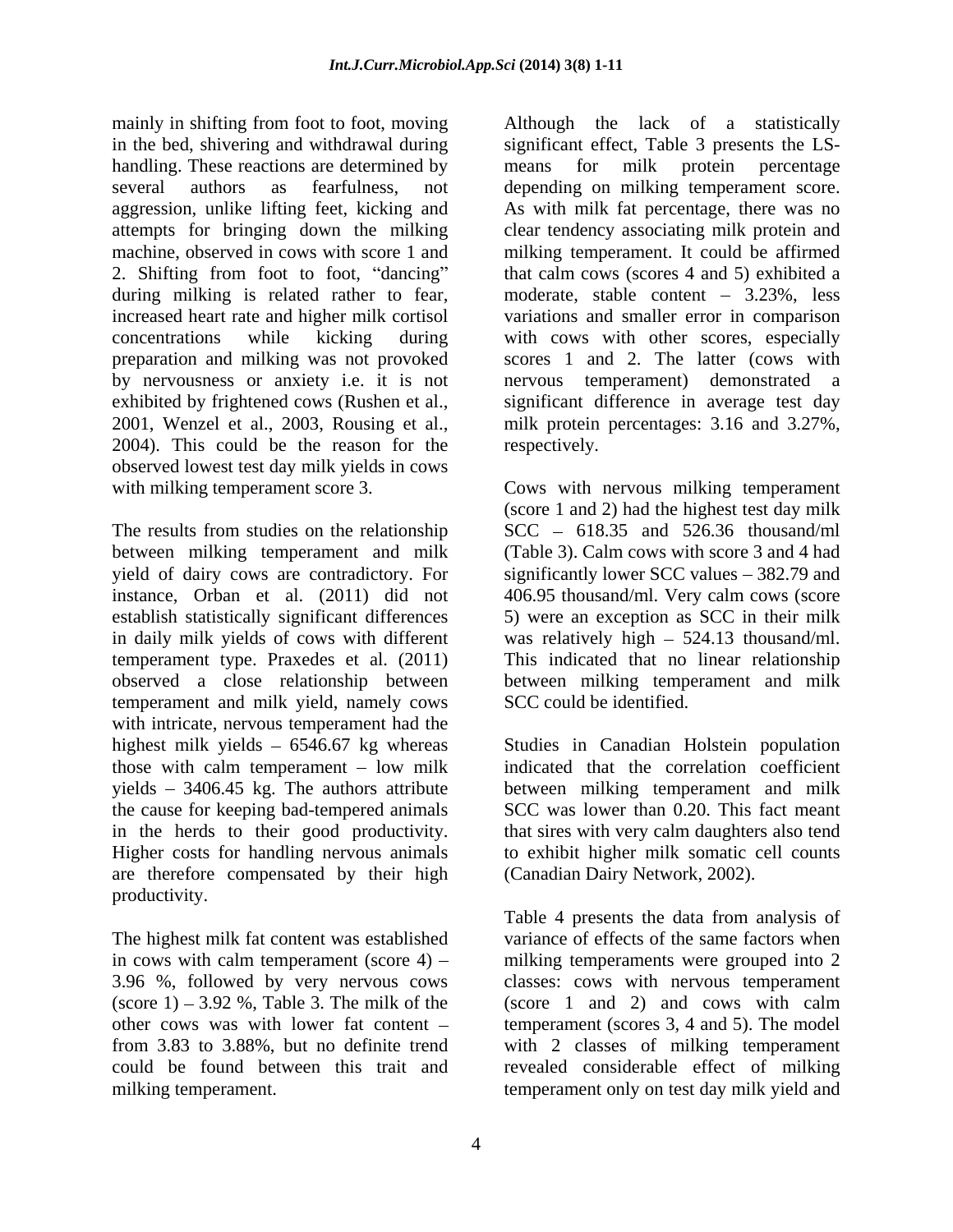- nervous (score 1 and 2) and calm (scores lactation. 3, 4 and 5). There was a difference between groups with respect to daily milk yields and milk SCC, as nervous cows had higher milk

grouped in 2 classes (Fig. 1). Cows with nervous behaviour during milking  $-$  scores 1

negatively with milk productivity (-0.17), but there was a high correlation with feeding aggression and the latter was positively related to milk yields (0.23). To sum up, this their herdmates. This gives the advantage of which is beneficial for production of milk. eeneral, SCC values varied greatly aggressive cows were with better reactivity, but fluctuations in cows with calm

curves per test day depending on the milking temperament in 2 classes. Calm cows (scores from 3 to 5) nearly exhibited the

SCC (P<0.01 and P<0.05). Table 5 presents classic milk fat curve – reduction until peak the LS-means for test day production traits lactation, a certain persistence followed by and milk SCC for the 2 temperament classes gradual increase until the end of the lactation.

SCC than calm ones. As milk composition lactation, with sharp drops and peaks, was concerned, no difference between similar to test day milk yield curves. Most temperament groups was noted.<br>
The differences in lactation curves was more<br>
The differences in lactation curves was more<br>
The difference in milk fat percentage pronounced when temperaments were according to the milking temperament score. and 2 had higher milk yields both in the milk fat content (Fig. 3). In cows with calm beginning and throughout the entire temperament (scores 3 to 5) the variation in lactation compared to calm cows (score 3, 4, milk protein largely corresponded to the 5) but their lactation curve was irregular, biological pattern of reduction at peak with drops and peals in daily yields. Calm lactation followed by gradual increase until cows (with scores from 3 to 5) had a smooth the end of lactation. Unlike milk fat, the lactation curve, but their milk yields were milk protein curve was not equally smooth. lower in the beginning and peak lactation by Milk protein curve in cows with nervous 1.0 and 1.7 kg respectively, in comparison temperament (score 1 and 2) exhibited with nervous cows. Considerable deviations, sharp declines and  $\alpha$ Sullivan and Burnside (1988) found out that to a great extent the absence of statistically the milking temperament correlated significant differences between mean values Nervous cows with scores 1 and 2 showed unstable milk fat curves throughout the probably, this was the reason for the lack of a relevant correlation and statistically significant difference in milk fat percentage The tendency for milk protein percentage was identical with that observed for test day peaks throughout the lactation. This explains and the lack of substantial effect of studied factors on this trait.

related to milk yields (0.23). To sum up, this Likewise, other researchers have not indicates that cows with more nervous observed any significant effect of milking reactions when milked (scores 1 and 2) temperament score on milk composition exhibited a more-aggressive behaviour vs traits. Fig. 4 presents the changes in milk more prolonged and more abundant feeding, both milking temperament classes. In Maffei et al. (2006) demonstrated that more throughout the lactation in the two groups, more motile and with higher hierarchical temperament (score from 3 to 5) were less rank in the groups. pronounced and the values remained lower Fig. 2 presents the milk fat percentage cows with nervous temperament (score 1 SCC during the lactation depending on the general, SCC values varied greatly but fluctuations in cows with calm during most lactation days in comparison to and 2).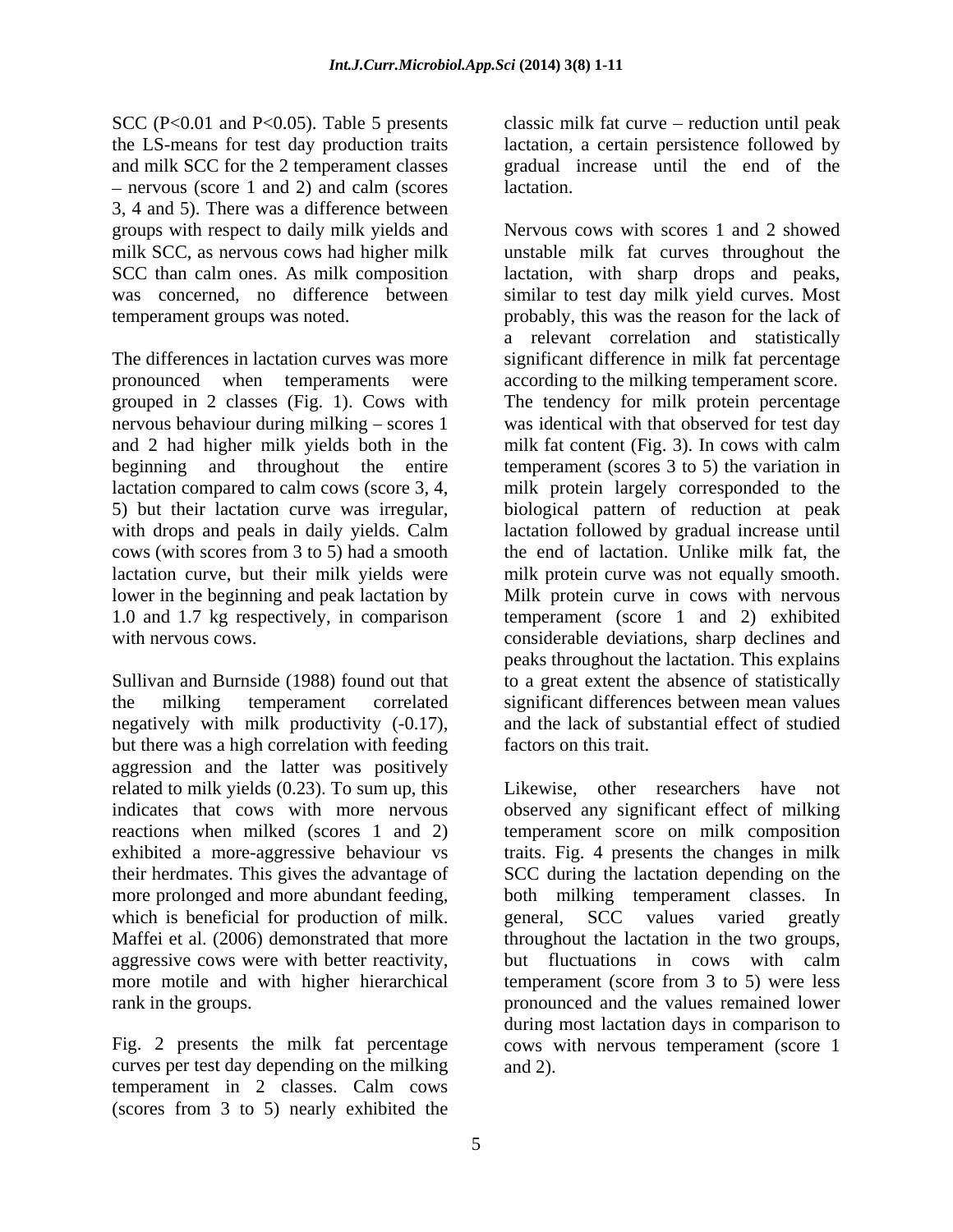| Trait                                                     | Farm                              | Farm 2                           | Farm 3                        |
|-----------------------------------------------------------|-----------------------------------|----------------------------------|-------------------------------|
|                                                           | $\sim$ $\sim$ $\sim$<br>$n = 695$ | $n = 335$                        | $n = 353$                     |
|                                                           | $\sim$ $\sim$<br>$X \pm SE$       | $x \pm SE$                       | $x \pm SE$                    |
| Milk yield, kg                                            | $21.72 \pm 0.31$ <sup>aa</sup>    | $14.20 \pm 0.24$ <sup>a</sup>    | $14.39 \pm 0.25^{\text{a}}$   |
| Average milk fat percentage                               | $3.89 \pm 0.02^b$                 | $3.83 \pm 0.03^{\circ}$          | $4.02 \pm 0.04$ <sup>ba</sup> |
| Average milk protein percentage $\int 3.29 \pm 0.01^{aa}$ |                                   | $2.99 \pm 0.02$ <sup>aa</sup>    | $3.42 \pm 0.02$ <sup>aa</sup> |
| SCC, thousand/ml                                          | $410.26 \pm 13.43^a$              | $676.54 \pm 66.16$ <sup>aa</sup> | $399.30 \pm 43.93^{\circ}$    |
| Average milking temperament                               | $3.74 \pm 0.14$                   | $3.94 \pm 0.22$                  | $4.18 \pm 0.18$               |
| score                                                     |                                   |                                  |                               |

**Table.1** Mean values of studied traits per test day by farms

*Individual trait values with equal superscripts are statistically significant at:*  $a - P < 0.001$ ;  $b -$ *P<0.01; c P<0.05; - n.s.*

**Table.2** Analysis of variance of effects of studied factors on test day production traits and milk SCC

| Source of variation | Degrees of | Milk yield          | milk fat % milk |             | SCC        |
|---------------------|------------|---------------------|-----------------|-------------|------------|
|                     | freedom    |                     |                 | protein %   |            |
|                     | $(n-1)$    |                     |                 |             |            |
| Farm                |            | 216.14***           | $7.37***$       | $140.40***$ | $12.67***$ |
| Lactation number    |            | 11.90***            | $0.14-$         | $1.05 -$    | $1.33***$  |
| Calving season      |            | $1.94 -$            | $3.02*$         | $1.37 -$    | $5.36**$   |
| Calving year        |            | $9.56***$           | $8.38***$       | $0.75 -$    | 12.56***   |
| Milking temperament |            | $2.94*$<br><u>_</u> | $2.44*$         | $1.68 -$    | $2.87*$    |
| score               |            |                     |                 |             |            |
| Lactation period    |            | $25.35***$          | $1.84*$         | $2.92**$    | $ 0.71 -$  |
| Error               | 1359       |                     |                 |             |            |

*\*\*\* P<0.001; \*\* P<0.01; \* P<0.05; - n.s.*

| Table.<br><br>ı mılkıng<br>t day production traits and SC<br>depending<br>s for<br>$\rho$ et<br>$\Omega$<br>$\cdots$ |  |
|----------------------------------------------------------------------------------------------------------------------|--|
| perament score:<br>empe<br><b>BUULU</b>                                                                              |  |

| Trait                        |                  |                  | Milking temperament score                                 |                  |                      |
|------------------------------|------------------|------------------|-----------------------------------------------------------|------------------|----------------------|
|                              |                  |                  |                                                           |                  |                      |
| Number                       |                  |                  | ⊿ب∠                                                       | <u>-</u>         | $\sim$ $\sim$ $\sim$ |
| Milk yield, kg<br>Milk fat % | $19.34 \pm 0.86$ | $18.83 \pm 0.64$ | $16.97 \pm 0.51$                                          | $17.45 \pm 0.41$ | $17.59 \pm 0.35$     |
|                              | $3.92 \pm 0.084$ | $3.86 \pm 0.062$ | $3.88 \pm 0.049$                                          | $3.96 \pm 0.041$ | $3.83 \pm 0.035$     |
| Milk protein %               | $3.16 \pm 0.043$ | $3.27 \pm 0.032$ | $3.26 \pm 0.025$                                          | $3.23 \pm 0.021$ | $3.23 \pm 0.018$     |
| SCC,                         | 618.35±99.39     | 526.36±73.80     | $382.79 \pm 58.79$ $ 406.95 \pm 48.15$ $524.13 \pm 41.06$ |                  |                      |
| thousands/ml                 |                  |                  |                                                           |                  |                      |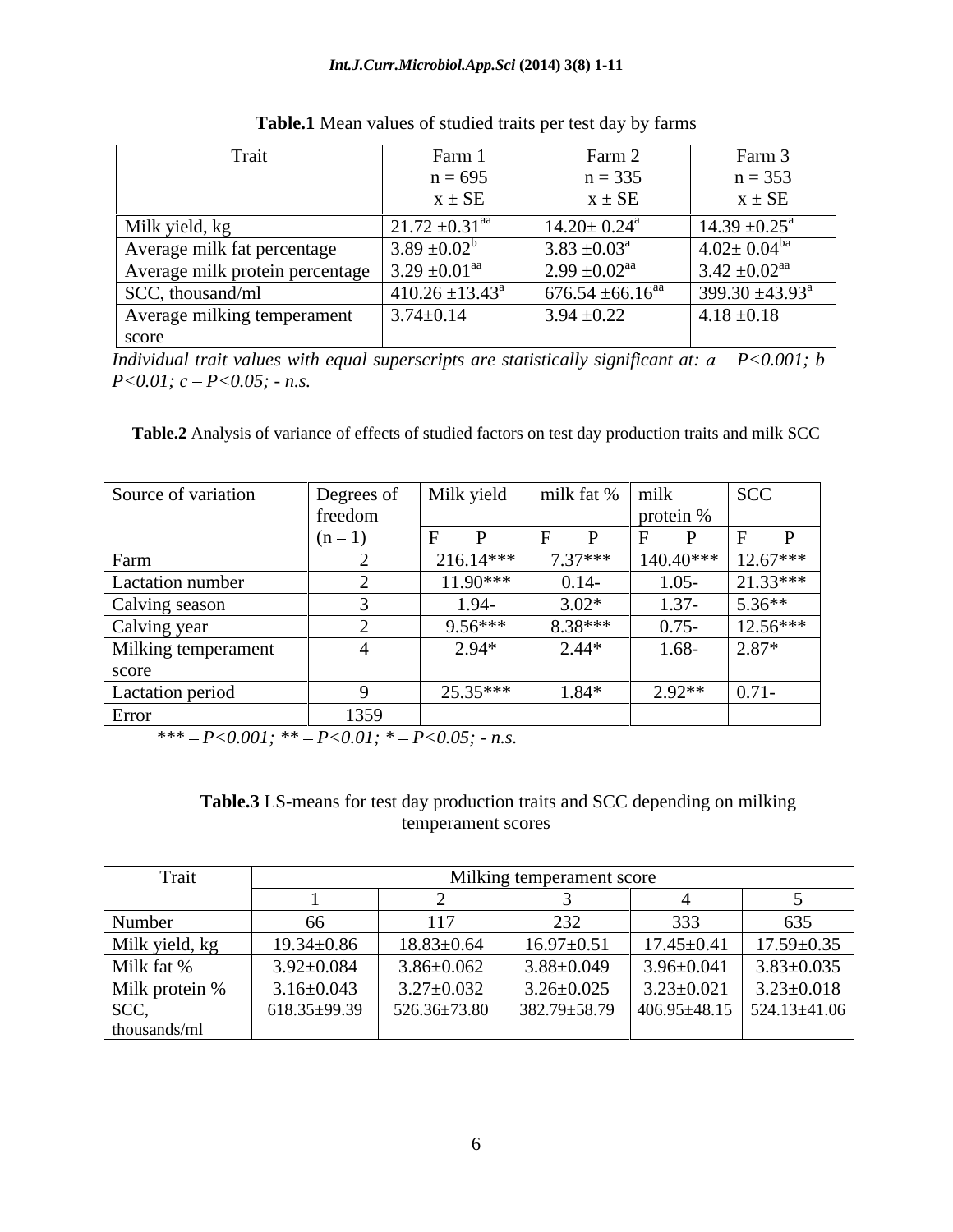| Source of variation |         | Degrees of   Milk yield   milk fat % |           | milk      | SCC        |
|---------------------|---------|--------------------------------------|-----------|-----------|------------|
|                     | freedom |                                      |           | protein % |            |
|                     | $(n-1)$ |                                      |           |           |            |
| Farm                |         | 218.67***                            | $7.34***$ | 144.43*** | $20.17***$ |
| Lactation number    |         | $11.61***$                           | $0.14-$   | $1.14-$   | $20.53***$ |
| Calving season      |         | $1.92 -$                             | $2.57 -$  | $1.23-$   | $5.21**$   |
| Calving year        |         | 9.79***                              | $8.05***$ | $0.87 -$  | $11.52***$ |
| Milking temperament |         | 9.94**                               | $0.0 -$   | $0.04 -$  | $3.50*$    |
| score               |         |                                      |           |           |            |
| Lactation period    |         | 25.39***                             | $1.62*$   | $2.96**$  | $0.69 -$   |
| Error               | 1362    |                                      |           |           |            |

**Table.4** Analysis of variance of effects of studied factors and two classes of milking temperament on test day production traits and milk SCC

| Table.5<br>$\bullet$ - $\bullet$<br>$\sim$ $\sim$<br>$\sim$ depending on m <sup>1</sup><br>day prod<br>duction trail.<br>LS-means for test<br>$\sim$ is and SUC.<br>.nılkıng |  |
|------------------------------------------------------------------------------------------------------------------------------------------------------------------------------|--|
| temperament class                                                                                                                                                            |  |

| riail             | Milking temperament     |                            |
|-------------------|-------------------------|----------------------------|
|                   | Nervous (score 1 and 2) | Calm (score $3,4$ and $5)$ |
| Number            |                         | 1200                       |
| Milk yield, kg    | $18.28 \pm 0.499$       | $16.73 \pm 0.278$          |
| Milk fat %        | $3.88 \pm 0.053$        | $3.88 \pm 0.029$           |
| Milk protein %    | $3.23 \pm 0.027$        | $3.24 \pm 0.015$           |
| SCC, thousands/ml | $557.96 \pm 62.274$     | $461.12 \pm 34.753$        |

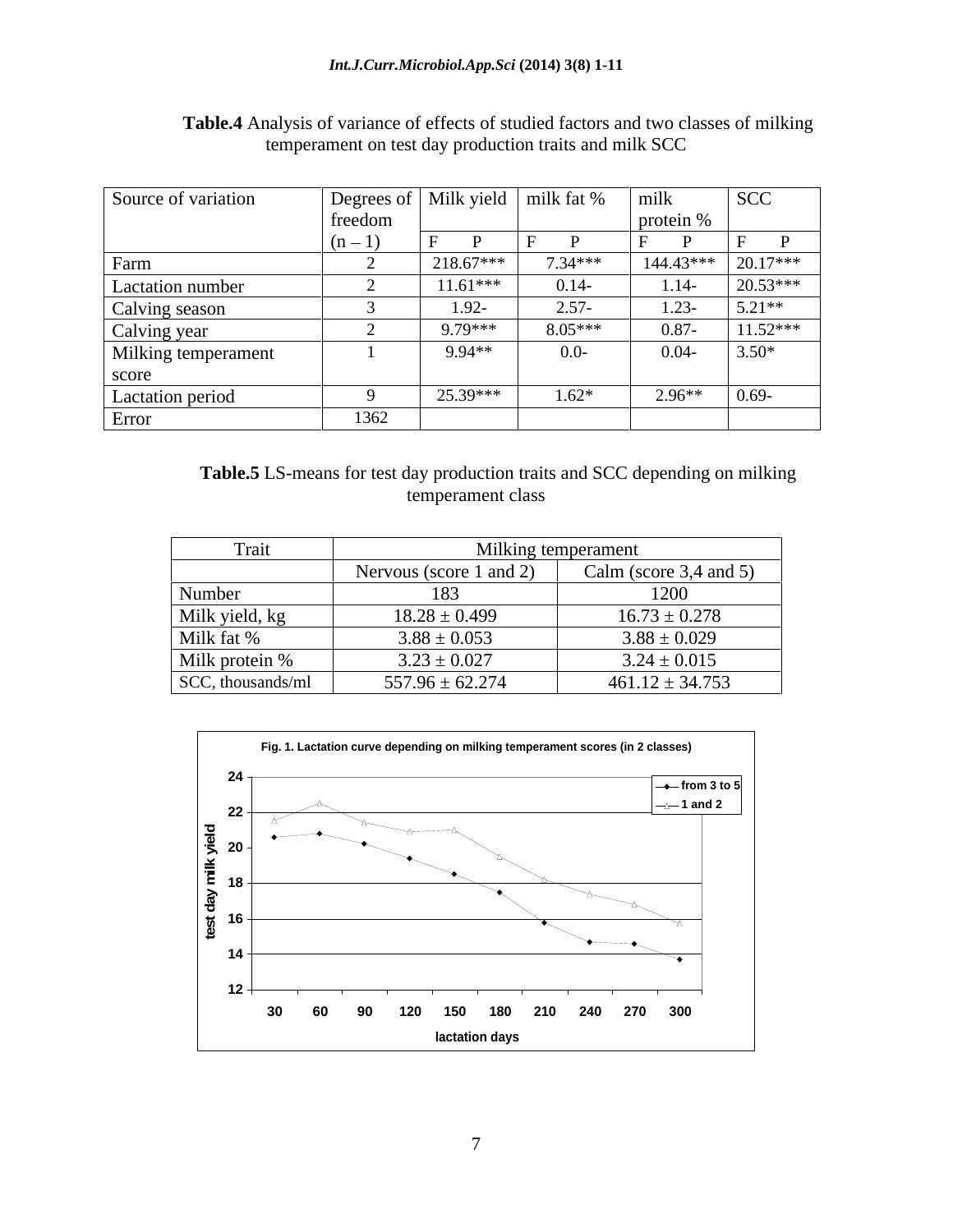

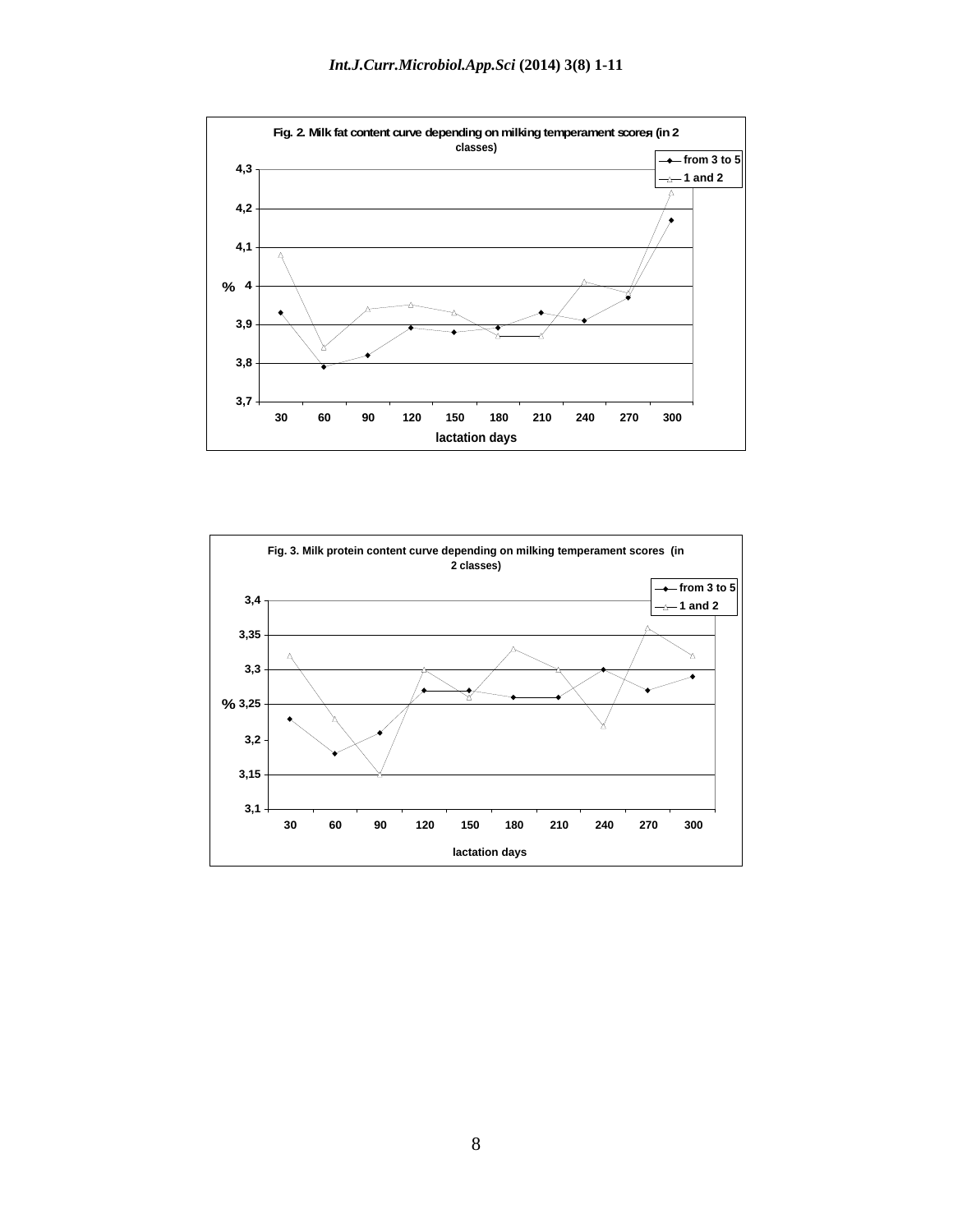

Jersey cows  $(540.44\times10^{3}/\text{cm}^{3})$  and Holstein

Berry et al. (2004) suggested that the peak lactation by 1.0 and 1.7 kg respectively observed negative genetic correlation as compared to nervous cows. between temperament and SCC (-0.42) could be attributed to increase blood cortisol Milking temperament had no significant concentrations (Hemsworth et al. 1989), effect on milk composition traits. Nervous which increase the susceptibility of animals cows with scores 1 and 2 showed unstable to mastitis and other diseases. Lund et al. milk fat and protein curves throughout the (1994) reported a strong negative genetic correlation (-0.96) between the temperament type and other diseases, supposing that more The milk of cows with nervous temperament of a various nature. SCC (557.96 thousand/ml) than calm cows

temperament was classified into 2 classes difference. The relationship between (P<0.01) compared to the 5-point scoring

Orban et al. (2011) also reported lower milk Nervous cows (score 1 and 2) exhibited SCC in cows with calm temperament, higher test-day milk yields both in the namely in Jersey –  $135.40 \times 10^3$ /cm<sup>3</sup>, in beginning and throughout the lactation Holstein –  $176.07 \times 10^{3}/\text{cm}^{3}$ , vs nervous compared to calm cows (score 3 to 5), but  $/cm<sup>3</sup>$ ) and Holstein lactation curves were irregular. Calm cows  $\frac{\text{cows}}{744.91 \times 10^3 \text{cm}^3}$ . (score 3 to 5) had smooth lactation curves lactation curves were irregular. Calm cows but their milk yields were lower in early and as compared to nervous cows.

> effect on milk composition traits. Nervous cows with scores 1 and 2 showed unstable lactation, with sharp drops and peaks.

nervous cows were more prone to diseases (score 1 and 2) had a significantly higher Milking temperament scores had a thousand/ml. The significant variations of substantial effect on test day milk yields, values in both groups was one of the reasons which was more pronounced when for the lack of statistically significant system (score 1 to 5; P<0.05). not linear, as very calm cows (score 5) also SCC (557.96 thousand/ml) than calm cows (score 3 to 5) during milking  $-461.12$ difference. The relationship between temperament scores and SCC was however showed relatively high milk SCC.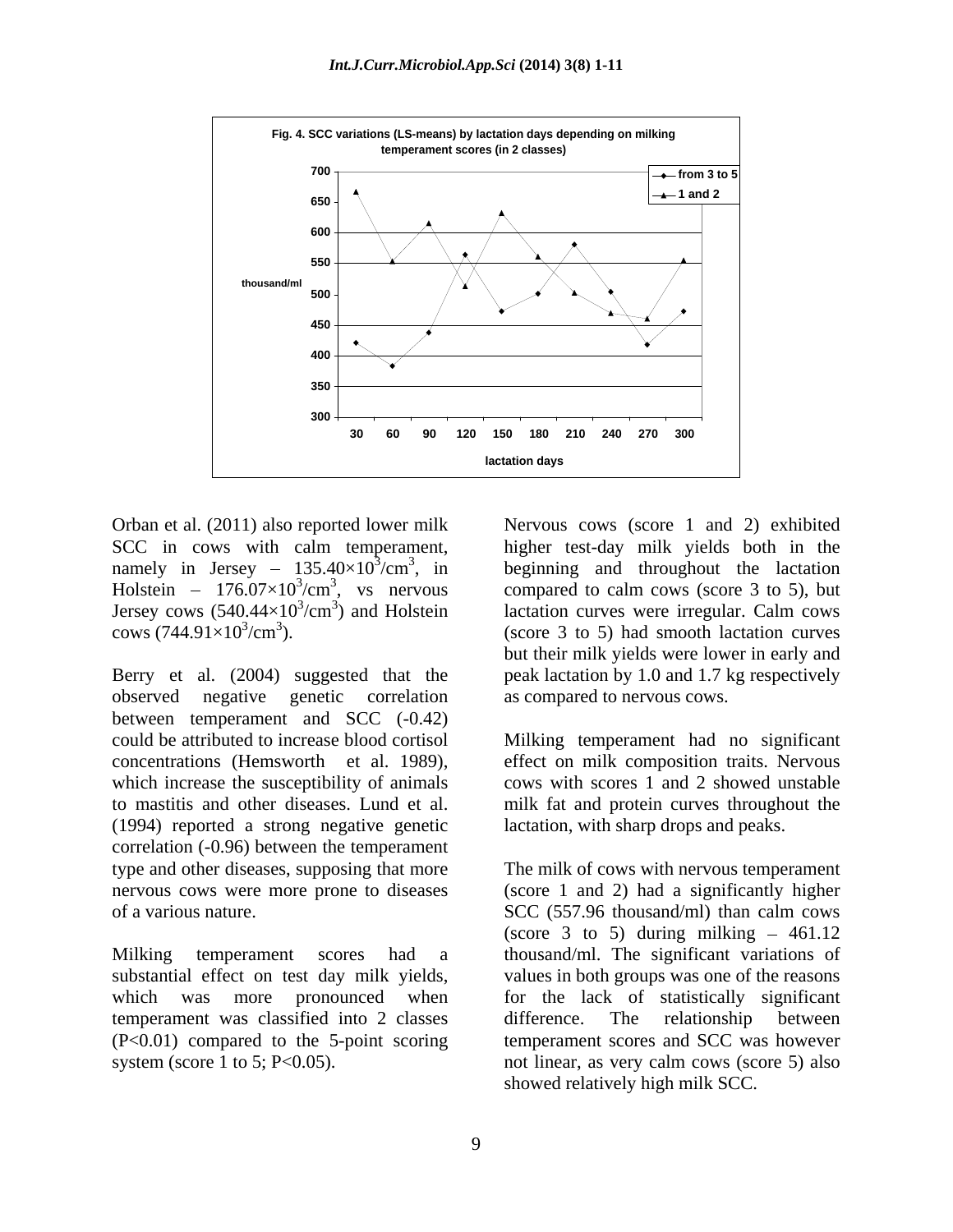- Berry D., F. Buckley, P. Dillon, R. Evans relationships among linear type traits, milk yield, body weight, fertility and somatic cell count in primiparous dairy cows. Irish Journal of Agricultural and Food Research 43: 161–176. Science 39: 243–251.
- Relationship of Somatic Cell Score
- Dickson, D., G. Barr, L. Johnson, and D. Dairy Sci. 83: 264–274. temperament of Holstein cows. J. Dairy<br>Sci. 53, 7, 904-908;
- purpose cattle. Proceedings of the 8th Livestock Production, Belo Horizonte, Minas Gerais, Brazil, 13-18 August,
- Hemsworth, P., J. Barnett, A. Tilbrook and handling by humans at calving and Animal Behaviour Science 22: 313
- Herve J., A. Szentleleki, J. Tozser, 2007. Catlle's behaviour – perceptions, relationships, studies and measurements of temperament. Animal welfare, Issue 1. Godollo. 27-47; [www.researchgate.net/.../237459362](http://www.researchgate.net/.../237459362)
- Ivanov I., M. Djorbineva, L. Sotirov, S. Tanchev, 2005. Influence of fearfulness concentrations in dairy sheep. Rev Med
- Lindmark-Månsson, H., C. Bränning, G. Aldén, and M. Paulsson, 2006. Relationship between somatic cell

**References Count**, individual leukocyte populations and milk components in bovine udder quarter milk. Int. Dairy J. 16:717–727.

- and R. Veerkamp,2004. Genetic Lund T., F. Miglior, J. Dekkers, and E. Burnside, 1994. Genetic relationships between clinical mastitis, somatic cell count, and udder conformation in Danish Holsteins. Livestock Production Science 39: 243–251.
- Canadian Dairy Network, 2002. Ma, Y., C. Ryan, D. M. Barbano, D. Galton, With Other Traits, jun, 2002. of somatic cell count on quality and <http://www.cdn.ca/articles.php> shelf-life of pasteurized fluid milk. J. M. Rudan, and K. Boor, 2000. Effects Dairy Sci. 83: 264–274.
- Wieckert, 1969. Social dominance and Maffei W., J. Bergmann, M. Pinotti, H. Sci. 53, 7, 904-908; cage - a new methodology to evaluate Fuerst, C., 2006. Genetic analysis of bovine temperament. 8th World temperament in Simmental dual Congress on Genetics Applied to Lima Neto, 2006. Reactivity in a mobile bovine temperament. 8th World Livestock Production.
	- World Congress on Genetics Applied to Orban M., K. Kovacsne Gaal, F. Pajor, A. 2006, 01-58 Jersey and Holstein Friesian cows on C. Hansen, 1989. The effects of count (Short Communication) Archiv Szentleleki, P. Poti, J. Tőzser and L. Gulyas, 2011. Effect of temperament of milk production traits and somatic cell Tierzucht 54 () 6, 594-599,
	- during milking on the behaviour and Pedersen J., M. Sorensen, M. Toivonen, J. milk cortisol concentrations of Eriksson, G. Pedersen Aamand, 2008. primiparous dairy cows. Applied Report on Economic Basis for a Nordic Total Merit Index.
	- 326. Praxedes V., R. Verneque, M. Pereira, M. ethology and housing systems. V. 3, Corporation (EMBRAPA). Pires, M. Machado, M. Peixoto, 2011. Evaluation of factors influencing milk ejection in the Brazilian Gyr dairy cattle. Brazilian Agricultural Research Corporation (EMBRAPA).
	- on lysozyme and complement behaviour during milking in relation to Vet 156, 445-448 test and clinical health in loose housed Rousing, T., M. Bonde, J. Badsberg, J. Sorensen, 2004. Stepping and kicking response in human-animal interaction dairy cows. Livestock Production Science, 88, 1-8.